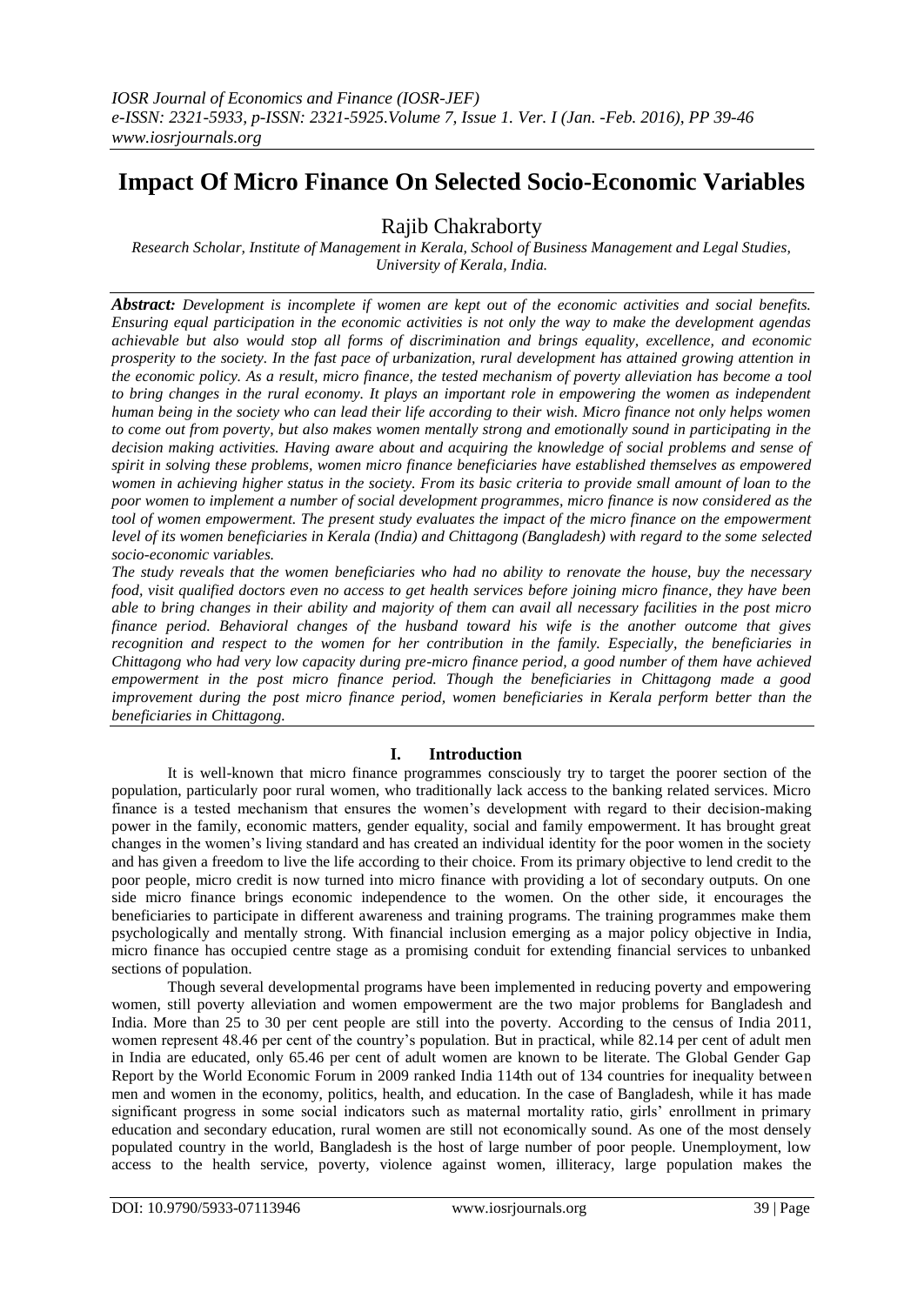developmental work delayed that affect the women most. Further, a large section of the poor especially women are facing malnutrition.

Though SHGs-linkage programme and Grameen model have made a commendable development in the field of micro finance, the micro finance users of Kerala and Chittagong, the two regions in India and Bangladesh selected for the comparative study are not getting the full benefits of the development works. Further, no pragmatic effort has been made by individual researchers or institutions to make a study on the condition of micro finance beneficiaries of Kerala and Chittagong or the effect of micro finance on the socioeconomic status of the underprivileged sections, particularly women. It is in this back ground that the present study has been undertaken.

#### **II. Methodology**

The study is descriptive in nature based on primary data collected from women micro finance beneficiaries in Kerala (India) and Chittagong (Bangladesh). A multi-stage sampling technique has been applied to collect data from the beneficiaries. In the first stage, the State of Kerala and Chittagong division have been divided into three regions viz. north, central and south. From each region, one district each has been selected at random. In the second stage, one Panchayat/ branch each has been selected from each district on a random basis. In the last stage, 100 beneficiaries each have been selected purposively from each Panchayat/ branch. Thus, a total of 600 women micro finance beneficiaries (300 each for Kerala and Chittagong) have been selected as sample for the study.

#### **Homestead Owned**

#### **III. Results And Discussion**

House is considered as one of the most required fixed assets. As fixed asset, house is not only an indicator of measuring the living standard of family, it also serves as the main social security to an individual. When poor people are concerned, owner of a house is expected to have a good standard and identity in the society.

|                             |        |      | Kerala  |     | Chittagong |      |         |     |  |
|-----------------------------|--------|------|---------|-----|------------|------|---------|-----|--|
| Homestead land owned(square | Pre-MF |      | Post-MF |     | Pre-MF     |      | Post-MF |     |  |
| feet)                       | Freq   | $\%$ | Freq    | %   | Freq       | $\%$ | Freq    | %   |  |
| Up to 500                   | 111    | 37   | 105     | 35  | 279        | 93   | 286     | 92  |  |
| 501-600                     | 135    | 45   | 141     | 47  | 12         |      |         |     |  |
| 601-700                     | 39     | 13   | 39      | 13  | o          | ◠    |         |     |  |
| 700                         | 15     |      | 15      |     |            |      |         |     |  |
| Total                       | 300    | 100  | 300     | 100 | 300        | 100  | 300     | 100 |  |

**Table 1: Homestead Owned by the Beneficiaries**

MF=Micro Finance.

Source: Primary data.

From Table 1 it is clear that there is no significant change in the pattern of homestead size owned by beneficiaries in Kerala and Chittagong since they become micro finance clients. But the beneficiaries in Kerala are in good condition, as compared to the beneficiaries in Chittagong even before enrollment in micro finance. It is mentioned here that in India all State governments with the support of Central Government have been involved in making free houses to the financially downtrodden people like SC/ST/BPL category. This scheme is funded by the Centre and State in the ratio of 75:25. Up to 2011-12, the unit cost of the house was Rs. 45000.

#### **Sources of Money to Renovate the House**

The data of sources of money to renovate the house show that while 61 per cent beneficiaries in Kerala have given first preference to spend money from 'savings', in Chittagong, 'loan taken from MFIs' (50 per cent) has been given first preference (Table 2). It is understood that beneficiaries in Kerala are financially stronger than that of Chittagong. Near about two third of the beneficiaries in Kerala (61 per cent) are able to renovate their houses from their own savings, whereas they are one third in Chittagong.

|  |  |  | Table 2: Sources of Money to Renovate the House |  |
|--|--|--|-------------------------------------------------|--|
|--|--|--|-------------------------------------------------|--|

|                                    |      | Kerala |      | Chittagong |               |      |  |
|------------------------------------|------|--------|------|------------|---------------|------|--|
| Reasons                            | Freq | $\%$   | Mean | Frea       | $\frac{0}{0}$ | Mean |  |
| From savings                       | 183  | 61     | 2.44 | 93         | 31            | 1.24 |  |
| Loan taken from MFIs               | δI   | 27     | .81  | 150        | 50            | 1.0  |  |
| Loan from money Lenders            |      |        | .08  |            |               |      |  |
| loan taken from relatives          | 24   |        | .08  | 42         | 14            | .14  |  |
| Total                              | 300  | 100    | 3.41 | 300        | 100           | 2.48 |  |
| $\sim$<br>$\sim$ $\cdot$<br>$\sim$ |      |        |      |            |               |      |  |

Source: Primary data.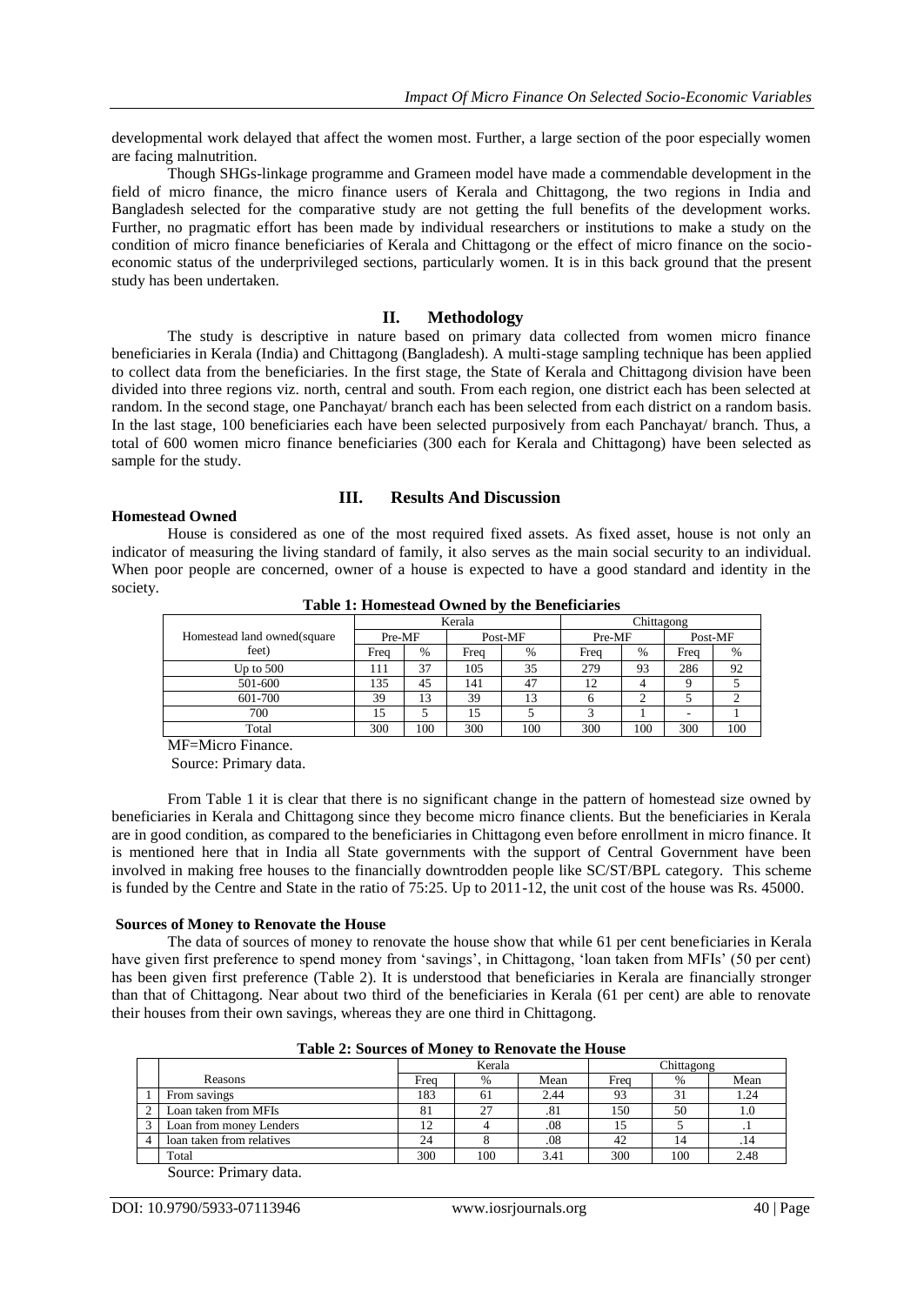## **Food Intake**

It is known that there is no big dissimilarity in the food habit of the people of the two countries as rice and wheat are the prime food items for both the countries with some other food as an occasional based on one's financial capacity. It is evident from the data that beneficiaries in Kerala are more able than that of Chittagong with regard to the buying capacity of food (Table 3). The high mean score of beneficiaries in Kerala (7.8) over Chittagong (6.1) also confirms the observation.

| <b>Statements</b> |         | Kerala   |      | Chittagong  |         |      |  |
|-------------------|---------|----------|------|-------------|---------|------|--|
|                   | Y       | N        | М    | $\mathbf v$ | N       | М    |  |
| S <sub>1</sub>    | $-(-)$  | 300(100) | 2.0  | 45(15)      | 255(85) | 1.15 |  |
| S <sub>2</sub>    | 270(90) | 30(10)   | 1.9  | 228(76)     | 72(24)  | 1.26 |  |
| S <sub>3</sub>    | 78(26)  | 222(74)  | 1.26 | 33(11)      | 267(89) | 1.11 |  |
| S <sub>4</sub>    | 204(68) | 96(32)   | 1.68 | 144(48)     | 156(52) | 1.04 |  |
| S <sub>5</sub>    | 96(32)  | 204(68)  | 1.32 | 30(10)      | 270(90) | 1.1  |  |
| Total             |         |          | 7.8  |             |         | 6.1  |  |

|  | Table 3: Food Intake |
|--|----------------------|
|--|----------------------|

Source: Primary data.

Y=Yes, N= No. M= Mean. **S1**=Shortage of rice, wheat as basic food items; **S2**=Access to sufficient cereals, veg. with occasional fish, meat etc; **S3**=Breakfast with milk or eggs; **S4**=Sufficient food with fish, meat/ others; **S5**=Ability to buy fruits like banana, guava, orange, pineapple.Figures in parentheses are percentages.

A perceptible thing is that while 15 per cent beneficiaries in Chittagong suffer from shortage of rice, wheat, as basic food, there is none in Kerala.

#### **Access to Health Services**

Health is wealth. If one doesn't have good health or doesn't get proper health services, one can't lead a healthy life. That's why there is a need to assess whether availing micro finance facilities brings any changes in the access to health services of the beneficiaries in Kerala and Chittagong.

| тимне -н тессом го тестини мет тесм |          |          |            |          |  |  |  |  |  |  |  |
|-------------------------------------|----------|----------|------------|----------|--|--|--|--|--|--|--|
|                                     |          | Kerala   | Chittagong |          |  |  |  |  |  |  |  |
| Access to health services           | Pre-MF   | Post-MF  | Pre-MF     | Post-MF  |  |  |  |  |  |  |  |
| S1                                  | 21(7)    |          | 63(21)     | 27(9)    |  |  |  |  |  |  |  |
| S <sub>2</sub>                      | 54(18)   |          | 108(36)    | 36(12)   |  |  |  |  |  |  |  |
| S <sub>3</sub>                      | 153(51)  | 207(69)  | 63(21)     | 90(30)   |  |  |  |  |  |  |  |
| S <sub>4</sub>                      | 18(6)    | 54(18)   | 15(5)      | 84(28)   |  |  |  |  |  |  |  |
| S5                                  | 24(8)    | 24(8)    | 18(6)      | 45(15)   |  |  |  |  |  |  |  |
| S6                                  | 30(10)   | 15(5)    | 33(11)     | 18(6)    |  |  |  |  |  |  |  |
| Total                               | 300(100) | 300(100) | 300(100)   | 300(100) |  |  |  |  |  |  |  |

**Table 4: Access to Health Services**

Source: Primary data.

**S1**=Can't afford to consult doctors; **S2**=Treatment taken from quacks; **S3**=Treatment from govt. hospital/ health centre; **S4**=Treatment from NGO community clinic; **S5**=Ability to visit qualified doctors; **S6**=Treatment from homeopathy or ayurvedhic. Figures in parentheses are percentages.

The percentage of beneficiaries on access to health service displayed in Table 4 shows that while in Kerala, 25 per cent beneficiaries couldn't afford to consult doctors or to take treatment from quack, it was 57 per cent in the case of beneficiaries in Chittagong. But, after joining micro finance, 87 per cent beneficiaries in Kerala and 58 per cent beneficiaries in Chittagong have got treatment from Govt. hospital or NGO-run clinic.

It can be concluded that while more than two-third of the beneficiaries in Kerala (69 per cent) get the treatment from the government health centre, in Chittagong, only 30 per cent have claimed to have got such services from the government hospitals. Since microfinance beneficiaries are low income people, they can't able to bear the medical expenses from the sources other than government hospitals. But a significant number of beneficiaries in Chittagong revealed that the community clinic of the NGO-MFIs in Chittagong provide health services to the poor people.

# **Girls' Education in the Households of the Beneficiaries**

In spite of the government initiatives to achieve the 100 per cent women literacy rate, girls are facing discrimination in the rural areas. The matter of regret that this discrimination is even practiced in their houses. Still parent's tendency to consider girl as a burden in the family makes the girls more insecure and creates obstacle for their development. Though the governments and NGOs-MFIs with the international collaboration are instrumental to trim down the problem, developments take place slowly. The Table contains 2 types of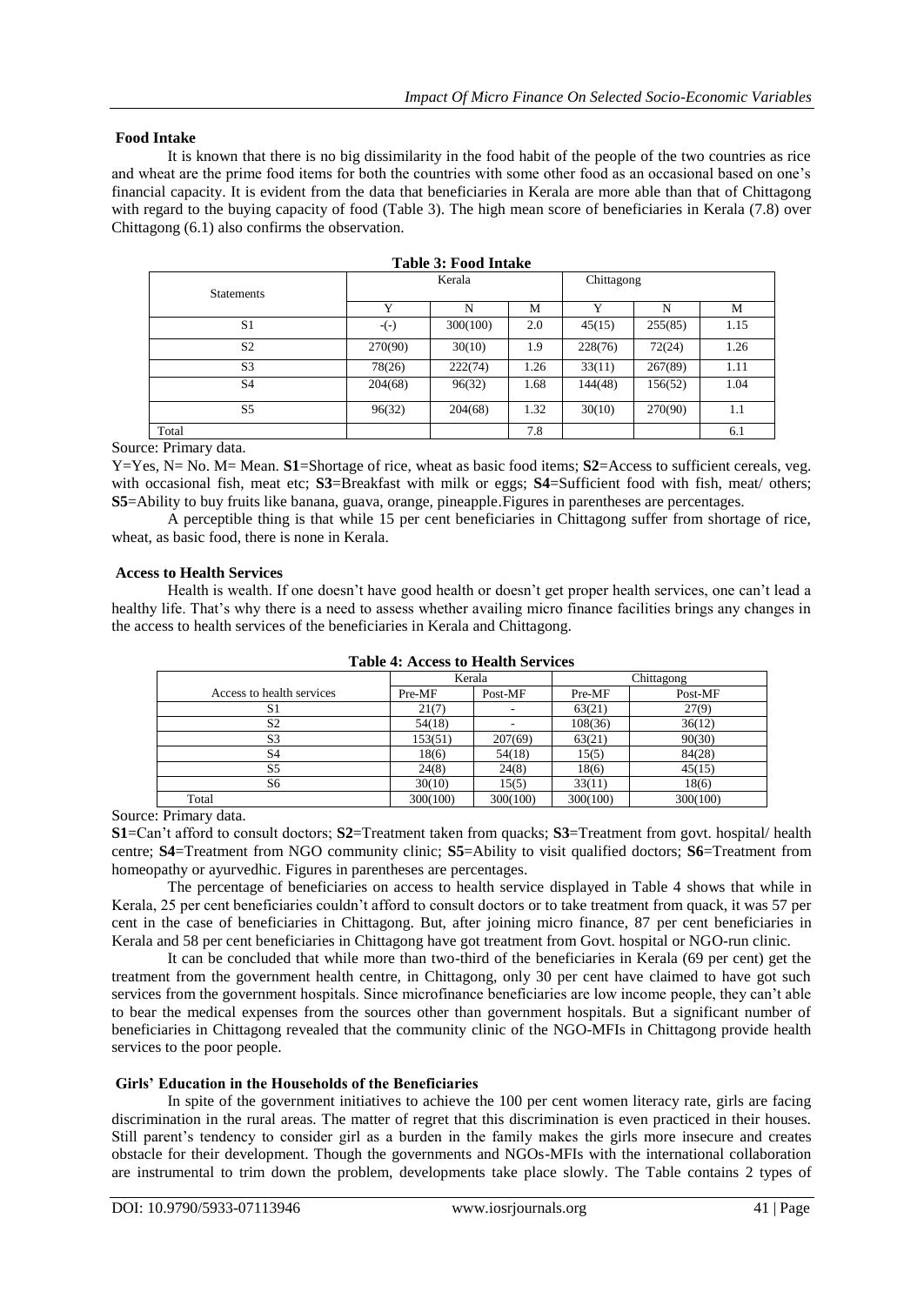statements namely positive and negative. For the first four negative statements and last three positive statements, a 2-point scale was used, marking 'Yes' and 'No' with weights ranging from 1 to 2 and 2 to 1 respectively.

Table 5 shows that in the case of first four negative statements, 68-70 per cent in Kerala disagreed even before joining micro finance whereas they were 13-16 per cent in Chittagong. However, the post micro finance witnessed a significant development. 92- 93 per cent in Kerala and 69-72 per cent beneficiaries in Chittagong have opposed those negative statements. Like that for the last three positive statements, the post micro finance shows an increase to 91-93 per cent in Kerala and 72-74 per cent in Chittagong.

|                | Kerala      |    |      |             |    | Chittagong |        |    |      |         |    |      |
|----------------|-------------|----|------|-------------|----|------------|--------|----|------|---------|----|------|
| Statements     | Pre-MF      |    |      | Post-MF     |    |            | Pre-MF |    |      | Post-MF |    |      |
|                | $\mathbf v$ | N  | M    | $\mathbf v$ | N  | M          | v      | N  | M    | Y       | N  |      |
| S <sub>1</sub> | 31          | 69 | 1.69 | ⇁           | 93 | .93        | 87     | 13 | 1.13 | 31      | 69 | 1.63 |
| S <sub>2</sub> | 32          | 68 | 1.67 | 8           | 92 | .92        | 84     | 16 | 1.16 | 30      | 70 | 1.7  |
| S <sub>3</sub> | 31          | 69 | 1.69 | ⇁           | 93 | .93        | 85     | 15 | 1.15 | 29      | 71 | 1.71 |
| S <sub>4</sub> | 30          | 70 | 1.7  | 8           | 92 | 1.92       | 86     | 14 | 1.14 | 28      | 72 | 1.72 |
| S <sub>5</sub> | 68          | 32 | 1.68 | 93          | ⇁  | 1.93       | 10     | 90 | 1.1  | 73      | 27 | 1.73 |
| S <sub>6</sub> | 70          | 30 | 1.7  | 92          | 8  | 1.92       | 11     | 89 | 1.11 | 74      | 26 | 1.74 |
| S7             | 71          | 29 | l.71 | 91          | 9  | l.91       | 10     | 90 | 1.1  | 72      | 28 | 1.72 |
| M              |             |    | 11.8 |             |    | 13.4       |        |    | 7.89 |         |    | 11.9 |

**Table 5: Opinions about Girls' Education in the Households of the Beneficiaries** (In percentage)

Source: Primary data.

 $Y=Y$ es,  $N=N$ o,  $M=$ Mean.

Variation of Mean: 13.60% (Kerala); 51.78% (Chittagong).

**S1**=Educating girl is a family burden; **S2**=The concept of co-education is in against our culture; **S3**=Girls should not be entertained to go outside for general education in religious perspective; **S4**=Empowerment of women by education may be a reason of making problems in in-laws house; **S5**=Minimum 8<sup>th</sup> standard education for girl should be mandatory; **S6**=Govt.' initiatives' free education for girls up to 5<sup>th</sup> standard is right; **S7**=Tendency to educate girls at least  $5<sup>th</sup>$  standard.

#### **Reasons of Girls also Going to School**

The responses of the beneficiaries given in Table 6 show that majority of the beneficiaries (61 per cent) in Chittagong have chosen MFIs awareness programmes as  $1<sup>st</sup>$  reason. When it comes to Kerala, the highest 30 per cent have revealed about government initiatives. It is overt from the Table discussion that in Chittagong, two-third of the sample beneficiaries has chosen MFIs' intervention in the case of reason for girls also going to school. It proves that NGOs-MFIs in Bangladesh as a main social reformer has been instrumental. Their awareness programmes and membership motivate the beneficiaries to send their girls also to school with boys. Government of Bangladesh has also implemented a number of women friendly education policies like free education for women up to class five, free books etc.

In the case of beneficiaries in Kerala, 'gradual changes of society view toward women' as second reason has proved that education can change the society view. Women empowerment is unreachable until the view of the society is not changed. Only mass education can bring such a change in the view of the society. Govt. initiative chosen by beneficiaries in Kerala as first reason has made major achievements in school enrolment at the primary level. To prevent the drop outs, even government funding programmes like Noon Meal Scheme is also instrumental.

|                                                | Kerala<br>Chittagong |      |     |     |      |      |
|------------------------------------------------|----------------------|------|-----|-----|------|------|
| Reasons                                        | N                    | $\%$ | М   | N   | $\%$ | М    |
| Government initiatives                         | 90                   | 30   | 1.5 | 75  | 25   | 1.0  |
| Gradual changes of society' view toward women  | 63                   | 21   | .84 | 12  | 4    | .08  |
| Empowered mothers want to educate daughters    | 57                   | 19   | .57 | 27  | 9    | .27  |
| MFIs' mass awareness programs to educate girls | 54                   | 18   | .36 | 183 | 61   | 3.05 |
| Good return from micro finance business        | 36                   | 12   | .12 | 3   |      | .01  |
| Total                                          | 300                  | 100  | 3.3 | 300 | 100  | 4.41 |
| Source: Primary data.                          |                      |      |     |     |      |      |

**Table 6: Reasons of Girls also Going to School**

Y=Yes, N= No. M= Mean.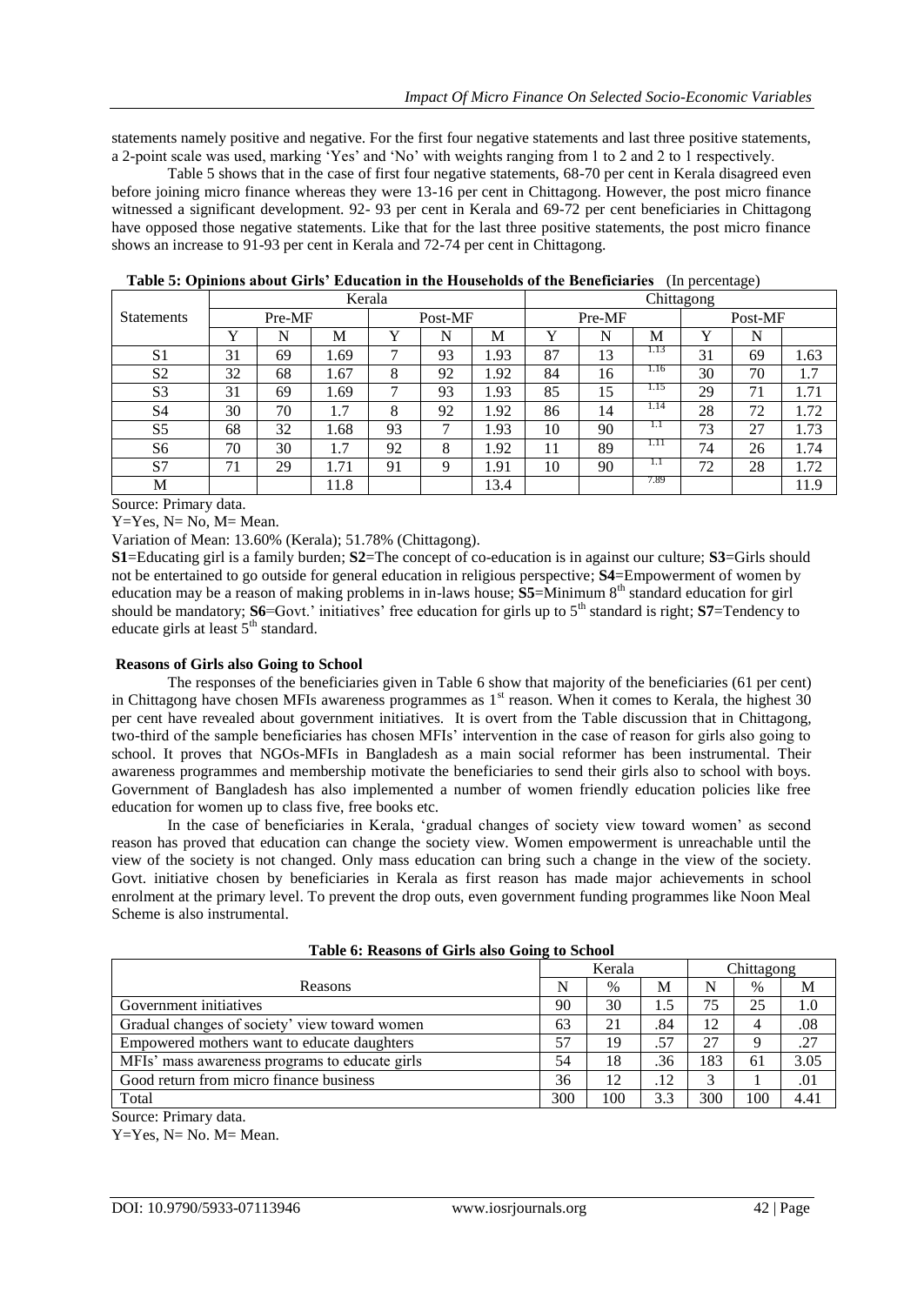## **Behavioral Changes of the Beneficiaries**

The data as shown in Table 7 (a) & (b) reveal that a majority of the beneficiaries of both in Kerala and Chittagong have been able to protest even at the time of verbal altercation after joining micro finance. But there was a significant difference between the two before availing micro finance. In the case of verbal altercation, while 55 per cent in Kerala were able to protest or complaint, they were 29 per cent in Chittagong.

|                           | Kerala |    |                |   |  |      | Chittagong |    |                                   |   |                          |      |
|---------------------------|--------|----|----------------|---|--|------|------------|----|-----------------------------------|---|--------------------------|------|
| Category of responses     |        |    |                |   |  | Mean |            |    | ◠                                 |   |                          | Mean |
| Verbal altercation        | 45     |    | 20             | - |  | .89  | 71         | 24 |                                   |   | -                        | 1.34 |
| Negligence                | 65     | 21 | 14             | - |  | .49  | 76         | 15 | Q                                 | - |                          | .33  |
| <b>Mental Harassment</b>  | 59     | 24 | $\overline{7}$ | - |  | 1.57 | 72         | 16 | 12 <sup>2</sup><br>$\overline{1}$ | - | $\overline{\phantom{0}}$ |      |
| Physical violence/torture | 24     | 55 | 21             | - |  | 1.97 | 63         | 27 | 10                                | - |                          | 4.47 |

## **Table 7(a): Behavioral Changes of the Beneficiaries before Joining Micro Finance** (In percentage)

Note: (1) Silent, (2) Protest (3) Complaint to Relative (4) Verbally informed to the local word/group (5) file a written complaint to local authority.

|                          | Kerala |    |    |                |   |      | Chittagong |    |    |    |  |      |
|--------------------------|--------|----|----|----------------|---|------|------------|----|----|----|--|------|
| Category of responses    |        |    | ⌒  |                |   | Mean |            |    |    |    |  | Mean |
| Verbal altercation       |        | 81 | 14 |                | - | 2.24 | -          | 82 | 12 | h  |  | 2.24 |
| Negligence               |        | 76 | 16 | 8              | - | 2.32 | -          | 77 | 7  | h  |  | 2.29 |
| <b>Mental Harassment</b> | -      | 78 | 14 | 8              | - | 2.3  | -          | 78 | 12 | 10 |  | 2.32 |
| Physical violence        |        | 79 | 14 | $\overline{a}$ |   | 2.12 | -          | 77 |    | h  |  | 2.27 |

|  |  |  | Table 7(b): Behavioral Changes of the Beneficiaries after Joining Micro Finance (In percentage) |  |  |  |
|--|--|--|-------------------------------------------------------------------------------------------------|--|--|--|
|--|--|--|-------------------------------------------------------------------------------------------------|--|--|--|

Source: Primary data.

Variation of Mean: 29.76 %( Kerala); 64.62 %( Chittagong).

The mean score difference between Kerala 1.89 and Chittagong 1.34 also supports the results. Again, in respect of negligence and mental harassment, the high mean score of the beneficiaries in Kerala 1.49 and 1.57compared to that of Chittagong 1.33 and 1.40 shows the more resistance power of the beneficiaries in Kerala over the beneficiaries in Chittagong even before joining micro finance.

It is to be mentioned here that in any form of miss behavior against women beneficiaries, near about three fourth of the beneficiaries of total sample both in Kerala (79 per cent) and Chittagong (77 per cent) have revealed that they are able to protest.

# **Husband's Attitude toward Wife**

While, an employed woman becomes a part of family, definitely, some imperative changes are visible that may influence the year long running daily style of functioning the family. Though in the joint family sometimes it is difficult to adjust at the first phase of changes, in nuclear family these changes help husbands in dividing some responsibilities in the family. As both are employed, so all kinds of matters are solved through mutual understanding and it happens when employed woman gets acceptance within the family where she lives. In this way, she is believed to get her recognition first from her husband on the ground of efforts that she gives for the betterment of the family.

|                   |         | Kerala  |      | Chittagong |         |      |  |  |
|-------------------|---------|---------|------|------------|---------|------|--|--|
| <b>Statements</b> | Yes     | No      | М    | Yes        | No      | М    |  |  |
| S1                | 97(38)  | 158(62) | 1.38 | 19(8)      | 221(92) | 1.07 |  |  |
| S <sub>2</sub>    | 105(41) | 150(59) | 1.41 | 22(9)      | 218(91) | 1.09 |  |  |
| S <sub>3</sub>    | 97(38)  | 158(62) | 1.38 | 17(7)      | 223(93) | 1.07 |  |  |
| S <sub>4</sub>    | 102(40) | 153(60) | 1.4  | 17(7)      | 223(93) | 1.07 |  |  |
| S5                | 105(41) | 150(59) | 1.40 | 22(9)      | 218(91) | 1.09 |  |  |
| Total $(\%)$      | 39.6    | 60.4    | 6.97 | 8          | 92      | 5.39 |  |  |

**Table 8 (a): Husband's Attitude towards Wife before joining Micro Finance**

Source: Primary data.

 $Y=Yes$ ,  $N=No$ ,  $M=Nean$ .

Figures in parentheses are percentages. **S1**= Recognize of your contribution in family; **S2**= Given importance to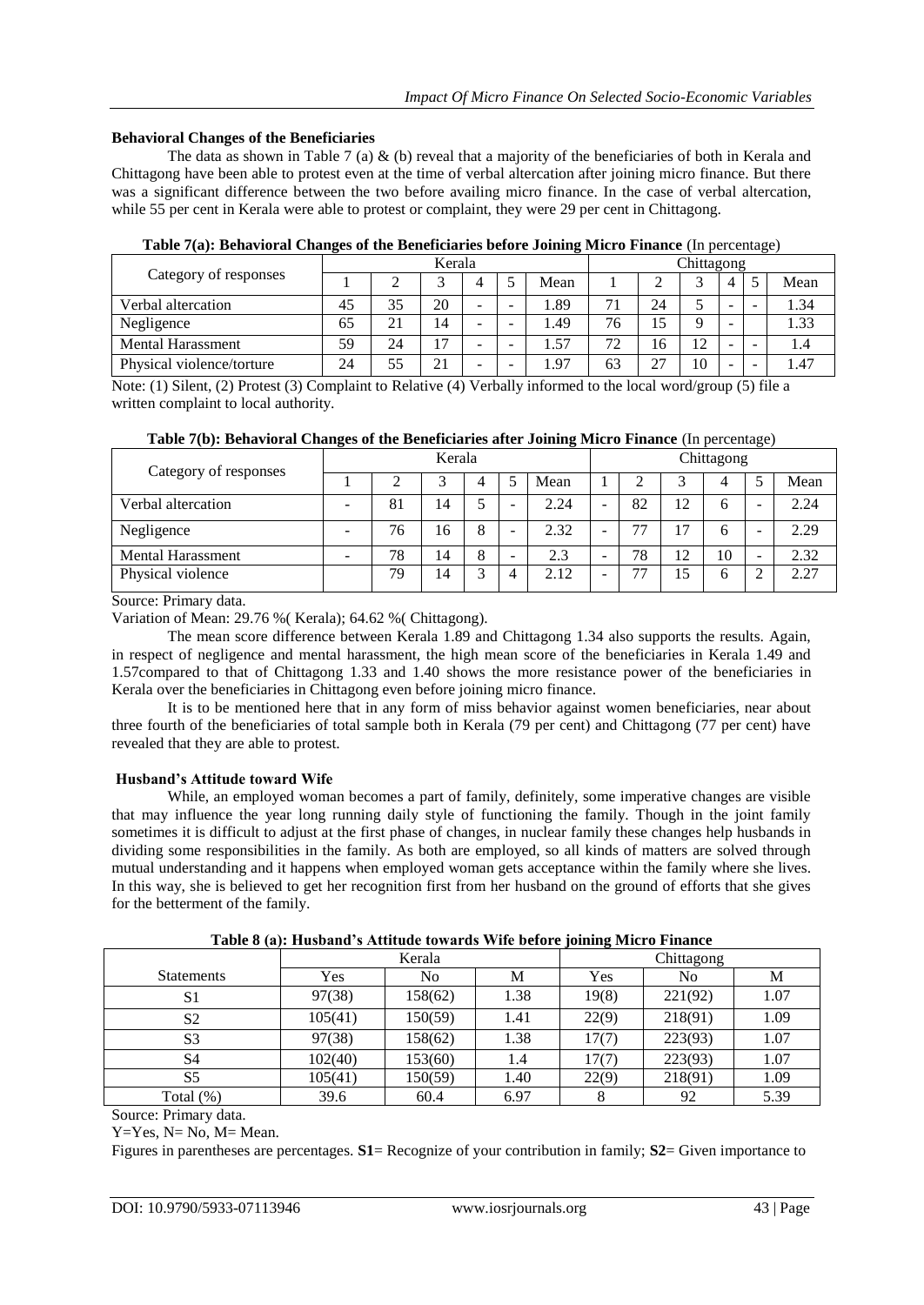your opinion; **S3**= Feeling proud being a life partner of employed woman; **S4**= Likes the way you live; **S5**= Carrying about yourself.

|                   |         | Kerala | Chittagong |         |        |      |
|-------------------|---------|--------|------------|---------|--------|------|
| <b>Statements</b> | Yes     | No     | М          | Yes     | No     | М    |
| S1                | 215(77) | 64(23) | 1.76       | 217(78) | 62(22) | 1.78 |
| S <sub>2</sub>    | 217(78) | 62(22) | 1.78       | 217(78) | 62(22) | 1.78 |
| S <sub>3</sub>    | 215(77) | 64(23) | 1.76       | 215(77) | 64(23) | 1.76 |
| S4                | 209(75) | 70(25) | 1.74       | 220(79) | 59(21) | 1.79 |
| S <sub>5</sub>    | 217(78) | 62(22) | 1.78       | 217(78) | 62(22) | 1.78 |
| Total $(\%)$      | 77      | 23     | 8.82       | 78      | 22     | 8.89 |

|  |  |  |  | Table 8 (b): Husband's Attitude towards Wife after Joining Microfinance |
|--|--|--|--|-------------------------------------------------------------------------|
|  |  |  |  |                                                                         |

Source: Primary data.

Y=Yes, N= No, M= Mean.

Figures in parentheses are percentages.

Variation of Mean: 26.54% (Kerala); 64.93% (Chittagong).

With regard to the data about the attitude of women beneficiaries' husbands, Table 8 (a)  $\&$  (b) depict that while on average 39.6 per cent beneficiaries in Kerala had already obtained recognition and had value of their opinion in the family, in Chittagong they were on average 8 per cent during before joining micro finance. However, the post micro finance period witnessed a large increase of the beneficiaries in Kerala (77 per cent) and in Chittagong (78 per cent) who has revealed that they get recognition, importance and respect from their husbands. It can be noted that charity begins at home. It means that first we must honor our sisters, wives and mothers at home as women. Then only we can expect the same outside the house. It is husband who should help and appreciate the wife at home. He has to give respect and get respect.

### **Pre and Post Enrollment Experiences of Beneficiaries over Micro Finance**

Micro finance has been recognized throughout the world as an excellent mechanism for eradicating poverty. It is also reckoned as a successful instrument in empowering the women. The NGOs-MFIs drive to empower the women by giving training, assistance and other financial supports. For measuring their experiences, five alternatives such as 'Strongly agree', 'Agree', 'No opinion', 'Disagree' and 'Strongly disagree', with weights ranging from 5 to 1 are given.

The data as shown in Table 9 (a) & (b) manifest that while on average 44 per cent beneficiaries in Kerala strongly agreed or agreed over the statements even their pre micro finance enrollment, in Chittagong they were 21.17 per cent. Further, in the case of disagreement with the statements, while they were 23 per cent in Kerala, more than half of the sample (52.83 per cent) in Chittagong didn't agree in this regard. However, in the post micro finance period, the gap between the two has been narrowed. On an average 86.76 per cent in Kerala and 84.32 per cent in Chittagong have revealed that they strongly agree or agree with all statements. The mean difference between Kerala 25.18 and Chittagong 23.89 also confirms the above findings. A detectable thing is that while the highest 43.6 per cent beneficiaries in Kerala strongly agree with these statements, in Chittagong the highest 54.16 per cent beneficiaries only agree.

|                   |                                   |     |           |    |           |       |           |            |     |      |           | $(n$ percentage) |
|-------------------|-----------------------------------|-----|-----------|----|-----------|-------|-----------|------------|-----|------|-----------|------------------|
|                   | <b>Pre Enrollment Experiences</b> |     |           |    |           |       |           |            |     |      |           |                  |
| <b>Statements</b> | Kerala                            |     |           |    |           |       |           | Chittagong |     |      |           |                  |
|                   | <b>SA</b>                         | A   | <b>NP</b> | D  | <b>SD</b> | M     | <b>SA</b> | A          | NP  | D    | <b>SD</b> | М                |
| S <sub>1</sub>    | 11                                | 35  | 17        | 20 | 17        | 3.03  | 3         | 18         | 8   | 51   | 20        | 2.33             |
| S <sub>2</sub>    | 11                                | 33  | 18        | 22 | 16        | 3.01  | ◠         | 20         | ⇁   | 54   | 17        | 2.36             |
| S <sub>3</sub>    | 10                                | 34  | 19        | 25 | 12        | 3.05  | 3         | 19         | ⇁   | 49   | 22        | 2.42             |
| S <sub>4</sub>    | 10                                | 33  | 18        | 26 | 13        | 3.01  | 3         | 18         | 8   | 55   | 16        | 2.38             |
| S <sub>5</sub>    | 12                                | 32  | 19        | 23 | 14        | 3.05  | 4         | 19         | 6   | 52   | 19        | 2.37             |
| S <sub>6</sub>    | 11                                | 32  | 20        | 22 | 15        | 3.02  | 3         | 19         | ⇁   | 56   | 15        | 2.39             |
| Total             | 10.8                              | 33. | 18.       | 23 | 14.       | 18.17 | 3         | 18.        | 7.1 | 52.8 | 18.       | 14.25            |

**Table 9 (a): Pre Enrollment Experiences of Beneficiaries**

SA=Strongly Agree, A=Agree, NP= No Opinion, D= Disagree, SA= Strongly Disagree. M=Mean. Figures in parentheses are percentages.

Source: Primary data. **S1**= Women empowerment is possible through micro finance; **S2**= Micro finance initiatives have improved the level of living standards of its members; **S3**= Women empowerment has positive

 $($ In percentage)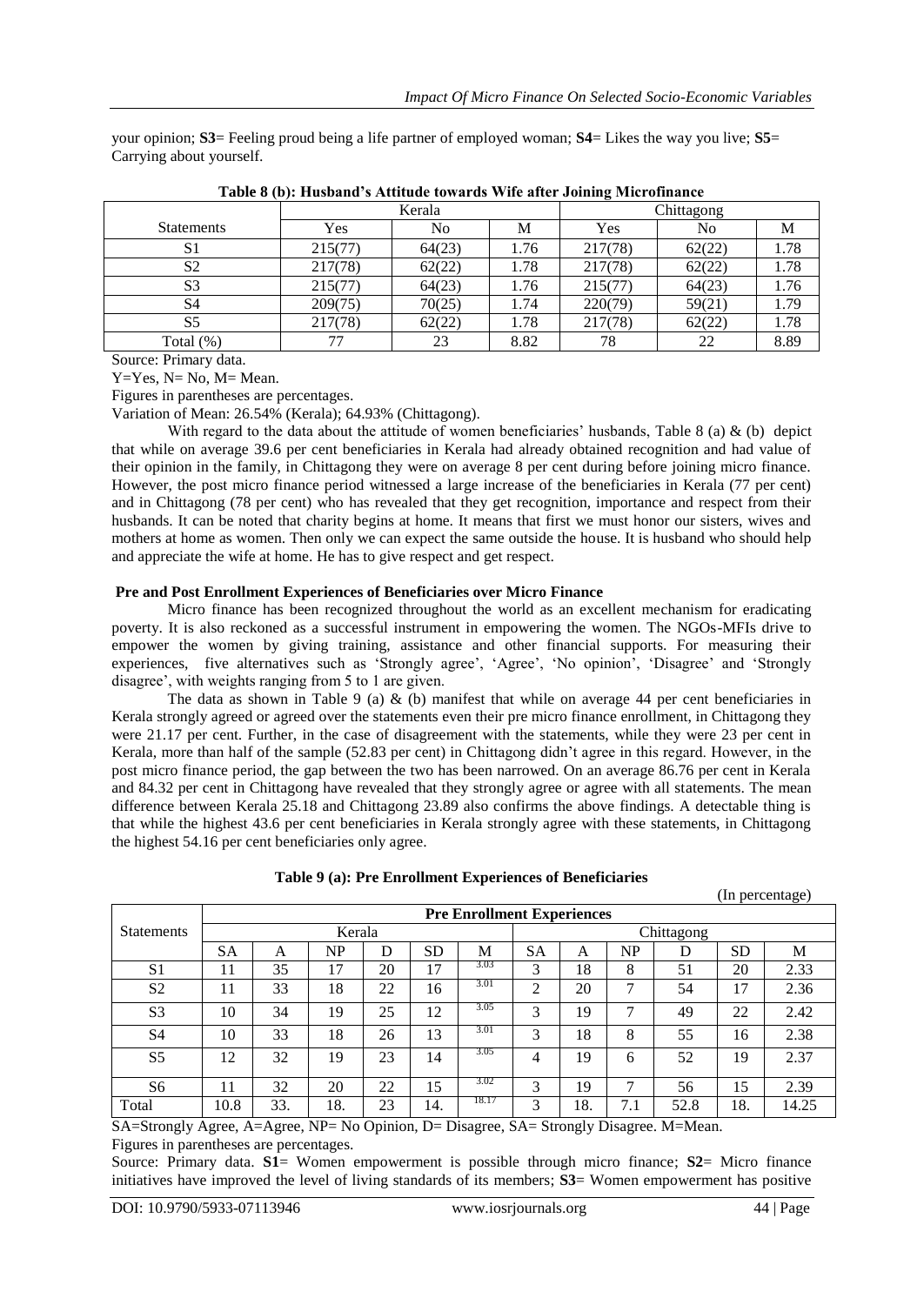impact over family empowerment; **S4**= Working outside is rationale for every women according to their needs; **S5**=The training programmes are very effective for women empowerment; **S6**= Government initiatives to scaleup micro finance movement is satisfactory.

|                   | <b>Post Enrollment Experiences</b> |     |     |     |           |       |           |            |      |     |           |       |  |
|-------------------|------------------------------------|-----|-----|-----|-----------|-------|-----------|------------|------|-----|-----------|-------|--|
| <b>Statements</b> | Kerala                             |     |     |     |           |       |           | Chittagong |      |     |           |       |  |
|                   | <b>SA</b>                          | A   | NP  | D   | <b>SD</b> | М     | <b>SA</b> | A          | NP   | D   | <b>SD</b> | М     |  |
| S <sub>1</sub>    | 45                                 | 42  | 3   | 8   | ↑         | 4.2   | 29        | 54         | 5    | 6   | 6         | 3.94  |  |
| S <sub>2</sub>    | 45                                 | 40  | 4   | q   | ◠         | 4.17  | 30        | 53         | ⇁    | 5   |           | 3.98  |  |
| S <sub>3</sub>    | 43                                 | 44  | 4   | 8   |           | 4.2   | 31        | 55         | 4    | 4   | 6         | 4.01  |  |
| S <sub>4</sub>    | 45                                 | 42  | 4   | ⇁   | ◠         | 4.21  | 29        | 53         | 4    | ⇁   | ⇁         | 3.9   |  |
| S <sub>5</sub>    | 42                                 | 45  | ↑   | 8   | 3         | 4.15  | 31        | 54         | ⇁    |     | 3         | 4.05  |  |
| S <sub>6</sub>    | 42                                 | 46  | 4   | Q   |           | 4.25  | 31        | 56         | 2    |     | 6         | 4.01  |  |
| Total $(\%)$      | 43.                                | 43. | 3.5 | 8.1 | 1.8       | 25.18 | 30.       | 54.        | 4.83 | 5.3 | 5.5       | 23.89 |  |

**Table 9 (b): Post Enrollment Experiences of Beneficiaries** (In percentage)

Source: Primary data.

SA=Strongly Agree, A=Agree, NP= No Opinion, D= Disagree, SD= Strongly Disagree. M=Mean. Figures in parentheses are percentages. Variation of

Mean: 38.58% (Kerala); 67.64% (Chittagong).

## **Overall Evaluation of Level of Empowerment of the Beneficiaries**

After availing microfinance, women beneficiaries have been able to bring a lot of changes in their economic position and in their daily life. Their confidence, capacity of controlling over the assets, power to protest against discrimination, awareness about social issues, have made them empowered and an important partner in the process of the global development. Again, to measure their level of empowerment, the following questions have been asked and the responses of the women beneficiaries are categorized into two aspects namely 'Yes', and 'No' with weights ranging from 2 to 1.

# **Table 10: Overall Evaluation of Level of Empowerment of the Beneficiaries**

| S1 | <b>Statements</b> |         | Kerala |      | Chittagong |        |      |  |
|----|-------------------|---------|--------|------|------------|--------|------|--|
| No |                   | Y       | N      | M    | Y          | N      | M    |  |
|    | S <sub>1</sub>    | 246(82) | 54(18) | 1.82 | 240(80)    | 60(20) | 1.8  |  |
| 2  | S <sub>2</sub>    | 249(83) | 51(17) | 1.83 | 243(81)    | 57(19) | 1.81 |  |
| 3  | S <sub>3</sub>    | 252(84) | 48(16) | 1.84 | 246(82)    | 54(18) | 1.82 |  |
| 4  | S <sub>4</sub>    | 255(85) | 45(15) | 1.85 | 240(80)    | 60(20) | 1.8  |  |
| 5  | S <sub>5</sub>    | 249(83) | 51(17) | 1.83 | 243(81)    | 57(19) | 1.81 |  |
| 6  | S6                | 240(80) | 60(20) | 1.8  | 240(80)    | 60(20) | 1.8  |  |
| 7  | S7                | 243(81) | 57(19) | 1.81 | 243(81)    | 57(19) | 1.81 |  |
| 8  | S <sup>8</sup>    | 246(82) | 54(18) | 1.82 | 246(82)    | 54(18) | 1.82 |  |
| 9  | S9                | 243(81) | 57(19) | 1.81 | 243(81)    | 57(19) | 1.81 |  |
| 10 | S <sub>10</sub>   | 240(80) | 60(20) | 1.8  | 240(80)    | 60(20) | 1.8  |  |
| 11 | <b>S11</b>        | 237(79) | 63(21) | 1.79 | 243(81)    | 57(19) | 1.81 |  |
| 12 | S <sub>12</sub>   | 225(75) | 75(25) | 1.75 | 246(82)    | 54(18) | 1.82 |  |
|    | Average           | 81.2    | 18.7   |      | 80.9       | 19.0   |      |  |

Source: Primary data.

Y=Yes, N= No, M= Mean.

**S1**=Women's empowerment doesn't lead to problem bringing up the children; **S2**=Women's empowerment doesn't lead to loss of family peace; **S3**=Women's empowerment doesn't lead to chaos in the society; **S4**=Social structure is not an obstacle to women empowerment; **S5**=Your husband hardly compel you to give him money; **S6**=If you needed Rs. 500 in an emergency, could you get it from by selling own assets; **S7**=If you needed Rs. 500 in an emergency, could you get it from money lenders; **S8**=Have you ever visited your parents or relatives house without your husband's permission; **S9**=Did you vote in the last election without your husband's telling you who to vote for; **S10**=Could you get the loan in timely; **S11**=Do you buy own cloths for yourself; **S12**= Could you get loan as much as you need;Figures in parentheses are percentages. \* Some statements taken from Pitt, M. M., S. R. Khandaker and J. Cartwright. 2006.

On the basis of the data collected from the beneficiaries at the time of field visits in Kerala and Chittagong, it is found that (Table 10) on average 81.25 per cent in Kerala and 80.91per cent beneficiaries in